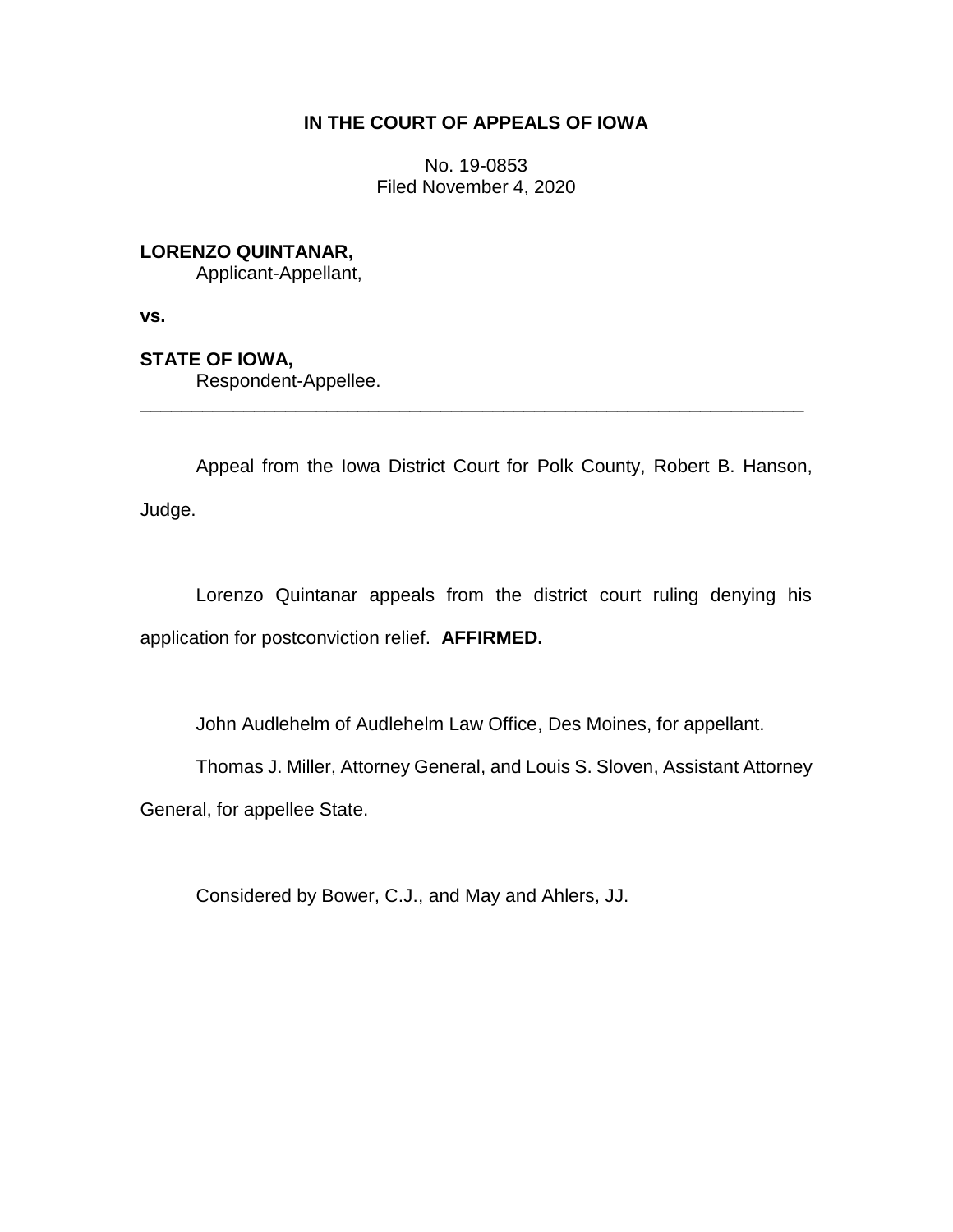## **AHLERS, Judge.**

Lorenzo Quintanar pleaded guilty to the serious misdemeanor charge of possession of marijuana in 2001. *See* Iowa Code § 124.401(5) (2001). His guilty plea was accepted, and he was sentenced in August 2001. In 2018, Quintanar filed an application for postconviction relief (PCR). He alleged he received ineffective assistance of counsel because his attorney allowed him to plead guilty to the offense without informing Quintanar of the immigration consequences of pleading guilty. *See Padilla v. Kentucky*, 559 U.S. 356, 374 (2010) (holding counsel's failure to inform a client whether the client's plea carries a risk of deportation is constitutionally deficient performance).

The PCR case went to trial. Following trial, the district court issued a ruling in which it made a factual determination that Quintanar failed to establish that his trial counsel failed to adequately inform him of the immigration consequences of his guilty plea. Finding no adequate proof of trial counsel's breach of duty to provide effective representation, the district court dismissed the PCR application on this basis.

The district court also made determinations that the federal and state case law addressing a defendant's right to be advised of immigration consequences before pleading guilty did not apply retroactively. Furthermore, the district court ruled, even if the case law did apply retroactively, Quintanar's PCR claim was timebarred. *See* Iowa Code § 822.3 (2018) (requiring PCR applications to be filed within three years after the conviction is final). The district court dismissed the PCR application on this basis as well.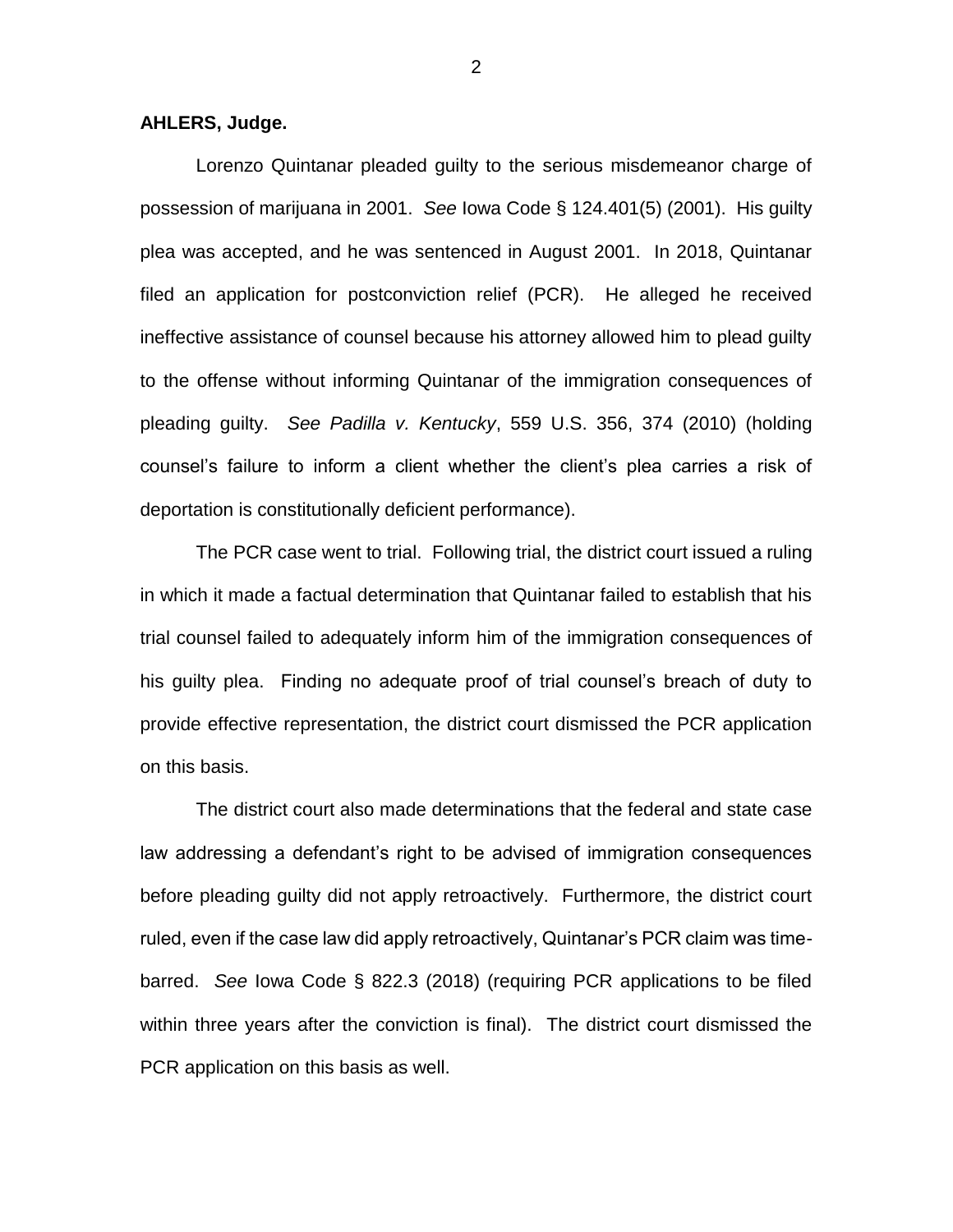Quintanar appeals from the district court's order dismissing his PCR application. On appeal, he challenges the district court's decision regarding retroactive application of the federal and state case law relating to the obligation of counsel to advise a client of immigration consequences of a guilty plea.

We need not and do not address the issues Quintanar raises on appeal. Even if Quintanar could persuade us that the issues he raises on appeal should be decided in his favor, it would not overcome the fact that Quintanar lost on the merits and has not challenged that loss on appeal.

As noted, the relief Quintanar seeks is based on a claim of ineffective assistance of trial counsel. To prevail on such a claim, Quintanar must establish (1) trial counsel failed to perform an essential duty and (2) the failure resulted in prejudice. *See Strickland v. Washington*, 466 U.S. 668, 687 (1984). Counsel's performance is presumed to be competent. *State v. Russell*, 897 N.W.2d 717, 730 (Iowa 2017). It is the applicant's burden to show ineffective assistance of counsel by a preponderance of the evidence. *Id*.

Here, following a trial on the merits, Quintanar failed to convince the district court, as the fact-finder, that his trial counsel had not advised him of the immigration consequences of his guilty plea before he entered that plea—his only argument in support of his ineffective-assistance-of-counsel claim. As a result, the district court made factual and legal findings that Quintanar failed to prove his counsel's performance was defective and dismissed his application as a result of his failure to meet his burden of proof. This is a loss on the merits, and Quintanar does not challenge the loss on appeal. No challenge having been made to the factual and legal conclusions that are dispositive on the merits, the district court's